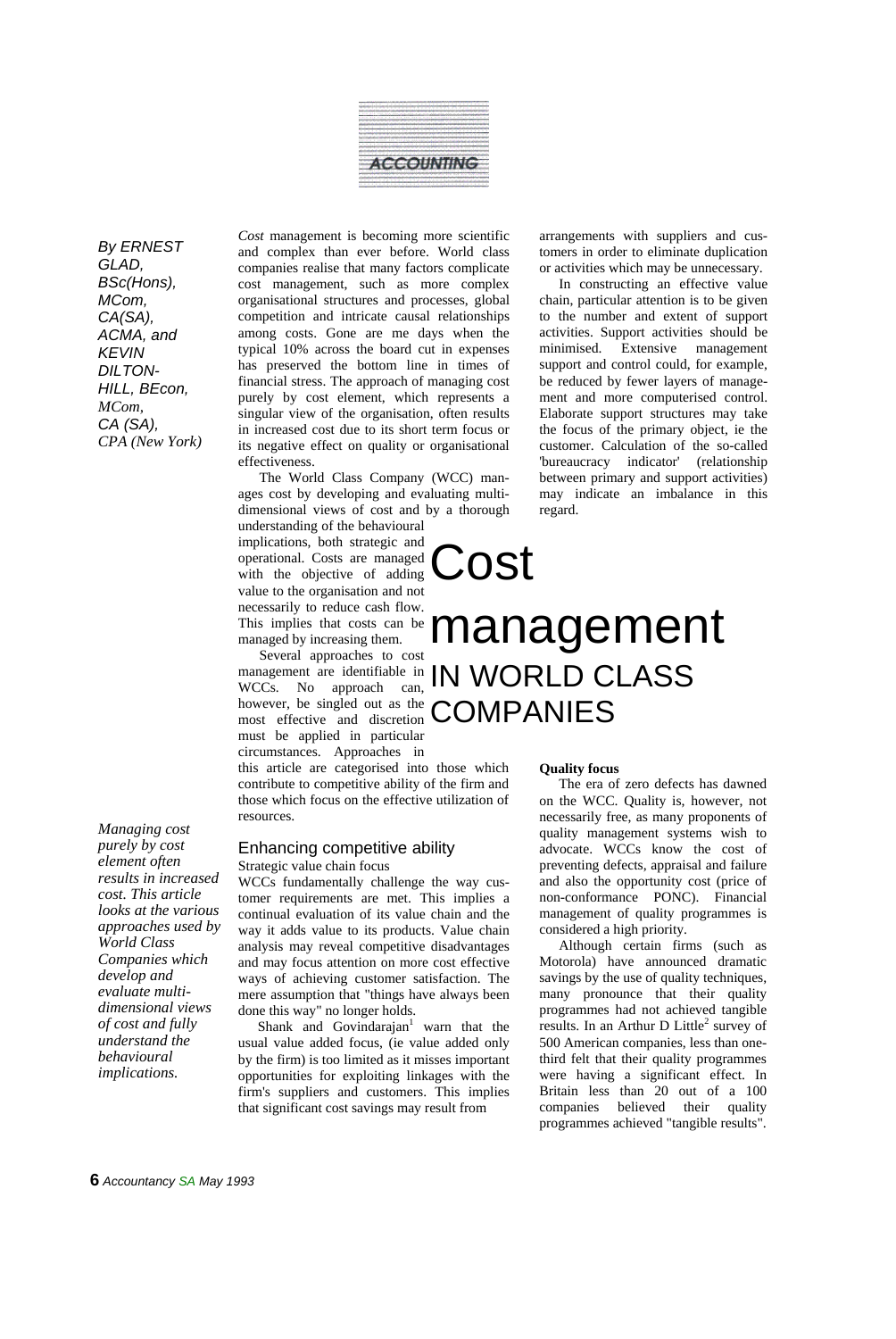

# **Advanced Manufacturing Technologies (AMT)**

There is little doubt that the application of AMT (or the so-called New Manufacturing Environment) has contributed greatly to the success of WCCs. AMT consist of a variety of methodologies such as Just-in-Time philosophies, Flexible Manufacturing Systems, Numerically Controlled Machines and CAD/ CAM systems. Use of advanced technologies has given WCCs greater flexibility and the ability to produce products at considerably reduced cost.

# **Continuous improvement**

Turney and  $\overline{Re}$ eve<sup>3</sup> describe continuous improvement programs to be "multifaceted, but they usually include steps to eliminate waste, reduce response time, simplify product design and improve quality". It is therefore a continuous effort to improve on previously accepted standards. It is questionable whether conventional standard costing systems will survive the thrust of this philosophy. Toshiro Hiromoto<sup>4</sup> comments in this regard that "several (Japanese) companies I studied also deemphasize standard cost systems for monitoring performance".

## **Value engineering**

Value engineering (new products) and analysis (existing products) was developed by successful Japanese companies. In essence it links spending on the attributes created in products or services with the value thereof to users. Although it is a common sense technique, it will focus attention on unnecessary spending on attributes which are not valued by the customer. This is another important mechanism to keep the customer in mind, in whatever the company may do.

The use of this technique is also fundamental to the application of the target costing approach. This is confirmed by Masayasu Tanaka<sup>5</sup>:"In large Japanese companies, value engineering techniques are applied to cost control activities to achieve the target cost".

# **External focus**

WCCs live to be competitive. Bench-marking, best practice analysis and target costing are ingrained philosophies. Internally focused companies may well find conventional cost reduction techniques acceptable. This has very limited scope in making the company a world class competitor and should at best be used as a survival strategy.

Externally focused companies compare their performance with the best in the world and

may apply severe structural adjustment to be able to



compete effectively. An external analysis provides insight into relative competitive advantages that may be pursued. The world at large is the basis of comparison and the objective is a continual strive to be the best.

## *Effective utilisation of resources*

#### *Process focus*

WCCs realise that the way things are done in a multifaceted organisation is no longer purely along functional lines. Functional divisions in organisations acceptable. have introduced enormous amounts of organisational slack. Time, which happens to be one of the most important cost drivers in the modem organisation, is proverbially squandered in the 'move-stop-move' sequences found in functionally specialised organisations. A simple review of how many people handle any document in an organisation and how little work is actually done, will prove this point.

process to serve clients at much reduced cost. Processed focused organisations configure or design processes that meet customer requirements at minimum cost. That implies that such processes contain no unnecessary duplication, unnecessary movement, and contain no controls which can be achieved in a much more cost-effective manner. In a recent case in a large bank, it was discovered that the bank's business processes centred around various products (overdrafts, loans, savings accounts etc) that it offered clients. An analysis of these processes revealed that these could be rationalised into a single

 *Continued on page 8.*

Internally focused companies may well find conventional cost reduction techniques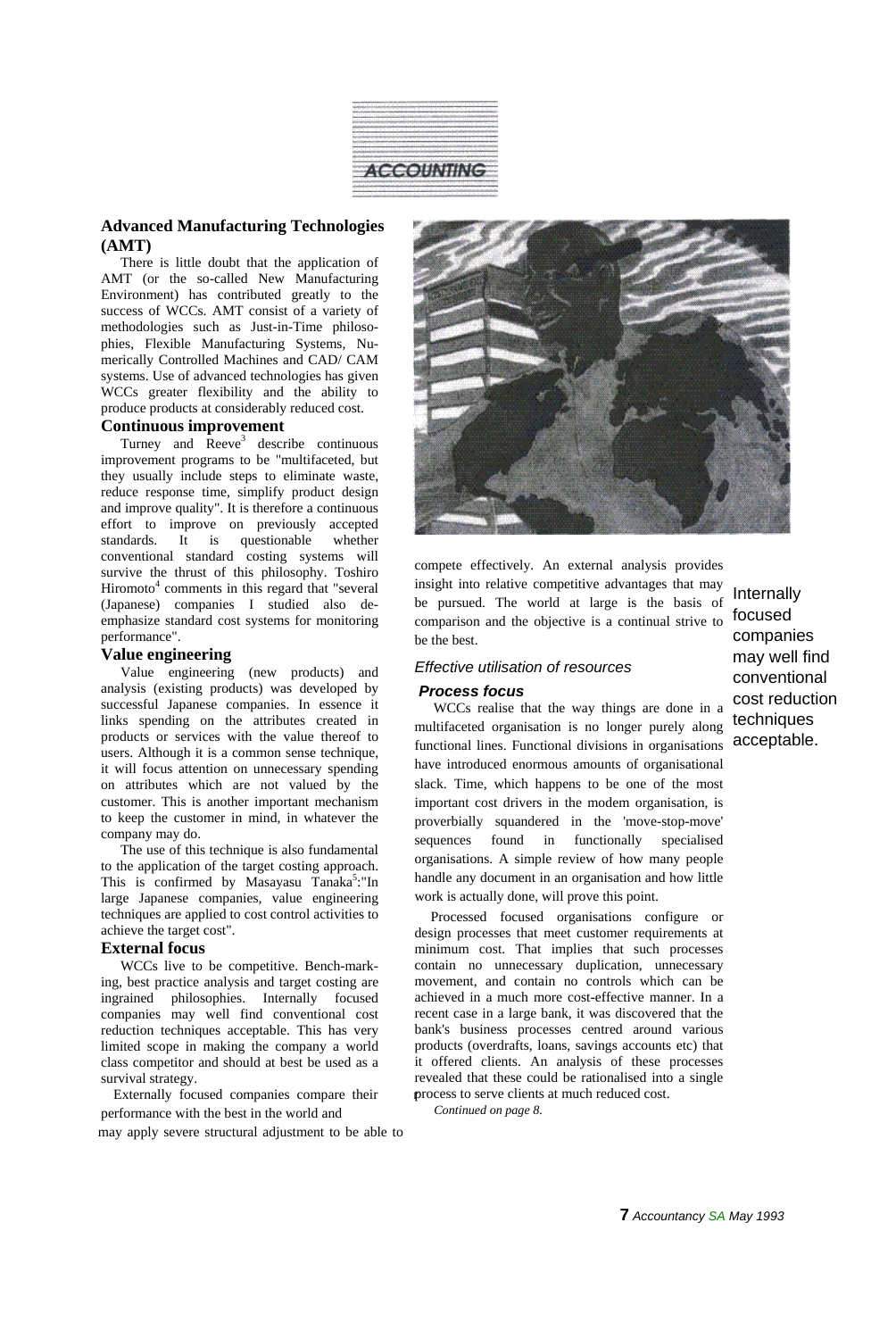

Cost management *Continued from page*

Miller<sup>6</sup> states that "the new paradigm for cost management is focused on managing processes and the relevant activities". This implies also a focus on the so-called "upstream decisions" which may affect *7* WCCs have long discovered that an output costs for a long time to come.

#### **Waste focus**

One of the best hidden cost factors in modem organisations is waste. WCCs have waste measurement and management systems in place to minimise the occurrence thereof. Waste manifests



itself in many forms, often difficult to detect in an organisation. Capacity waste and material waste, (being some of the better known forms of waste), are often hidden away in inflated product costs. These costs should instead be measured and their causes managed. Many other forms of waste, such as manpower, energy, sales, etc, often go undetected.

Thomas Johnson $<sup>7</sup>$  points out that waste often occurs</sup> in the "so-called indirect activities such as moving, storing, inspecting, waiting and setting-up".

### **Cost of capital focus**

Time, in modem society, is a very important cost driver. Time has opportunity cost implications in socalled 'time to market' or 'time to deliver or respond' etc. Time may have specific cost implications in production-, inventory- or customer cycles.

Time costs can most effectively be measured by utilising the Cost of Capital concept and Residual Income concept. Time costs are, however, a hidden cost factor in many companies. WCCs not only know their COC, but also focus on the effective utilisation of this important cost by identifying the cost of time delays in the value chain, from when cash is disbursed, to when cash is finally received from customers. COC management in WCCc certainly goes beyond mere tight inventory control or debtors management. Knowing the particular effects of inflation or growth and its impact on the organisation may help the organisation to create long term shareholder value. Cost of capital control may also help the business to eradicate unprofitable products and customers.

#### **Output focus**

Many ordinary companies still suffer from the syndrome that a control over the inputs will automatically result in increased profitability.

focus on the operations is the only approach that yields positive results. The output focus goes hand in hand with an understanding of the required inputs and of the relationships to produce those outputs economically.

#### **Activity focus**

The introduction of Activity Based Management systems has focused attention at the appropriate level to evaluate performance. The activity is proving to be a useful basis to evaluate and measure not only cost but also quality, productivity and capacity. Above all, it is the appropriate level to analyse causality of cost. WCCs understand and measure the drivers of activities (cost drivers), the drivers of processes (process drivers and triggers), resource drivers etc. They understand which of their costs are affected by volume-, batch-, facility-/ process or any other changes which may alter cost structures.

Furthermore, being able to classify the nature of activities such as value adding or destroying, discretionary or essential, mandatory or strategic etc. helps the organisation to eliminate unnecessary work. Companies that attempt to eliminate people without eliminating work, usually pay a price in the form of decreased effectiveness or decreases in service levels or quality. These factors have long term negative consequences for the well-being of the business.

#### **People focus**

WCCs focus on the effective utilisation of their workforce. This certainly does not only imply getting the most output per employee work hour. Organisational productivity also depends on innovative ideas of people to increase output with reduced inputs. Shields and Young<sup>8</sup> consider that "in the long term, the decisions and actions of employees cause costs; only employees can make decisions and take actions to reduce costs. Thus, the key to effective long term cost reduction is employees — their beliefs values, and goals". Employee empowerment is one of the key issues in productivity improvement.